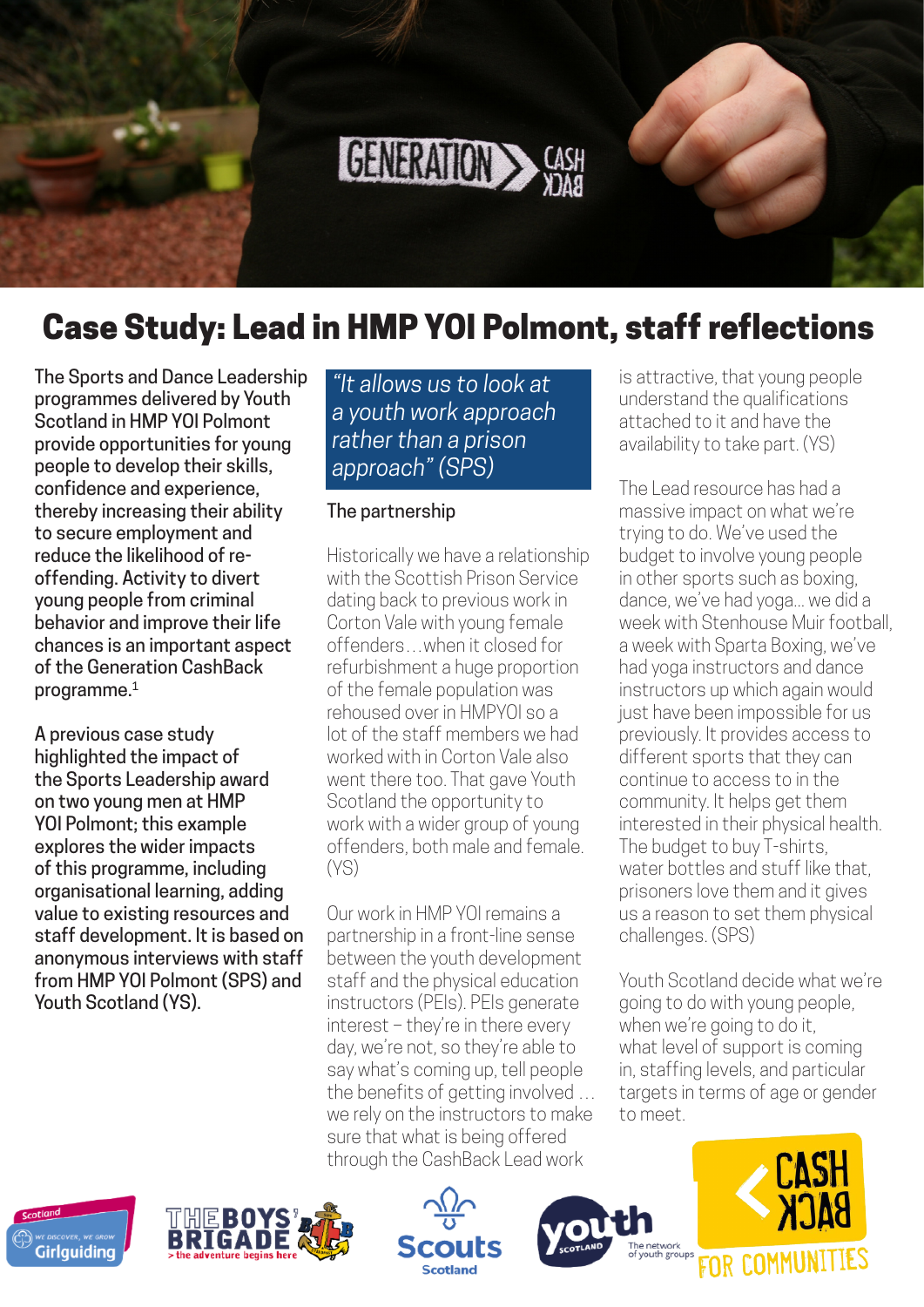*"The SPS vision is to have [young people] take ownership, them take responsibility to make their own decisions, learning from their mistakes, reflect on their behaviour."* 

Sometimes it's administrative support where we're registering courses and booking things, and providing publicity and marketing materials. Other times we're providing resources for freelancers and all the things needed for qualifications such as workbooks, logbooks and that kind of thing. (YS)

## *"Youth Scotland's input is really us putting the programme together". (YS)*

### Effective ways of working with young people in prison settings

Before what I would have done is to say "right this week we're running volleyball, or circuits", it would be my choice. But now I'll put the ethos on the prisoners to then say right, what do you want to do? We're giving them control, finding out their interests, running focus groups and looking at what they actually want, as opposed to me telling them what they are doing. (SPS)

Some never went to school but with Lead they are doing a college course. Doing that while in custody is time used constructively, and if we never had the support from Youth Scotland, Barnardo's, Duke of Edinburgh, a lot of the outside agencies, you wouldn't have these opportunities. (SPS)

With the ethos of giving them responsibility, young people are trained up to provide induction with us. If the induction came from a young person on the same level, using the same sort of terminology and language. It's a bit more informal and it puts the young people at ease. That makes a difference – young people obviously want to come back to the gym. It's great having that support and link,

it's a great resource for us. That's the biggest thing I would say. (SPS)

# *"It's an easier and definitely more rewarding way of working with young people". (SPS)*

Physical activity & well-being activities form an important part of the regime within Polmont and provides high quality purposeful activities and meaningful positive engagement with the young people in our care. The PEIs provide a valuable contribution as role models and enablers to the overall wellbeing of the young people temporarily in our care. The partnership has been a great opportunity to enhance existing skills and unlock potential for those engaged in the programme and hopefully those leaving our care become good future citizens. (SPS)

Once you're increasing their physical activity you are increasing their mental wellbeing, which is then making our guys healthier, more likely to engage with other partnership workers, more motivated, more likely to keep house, more likely to get a family contact, so the benefits are actually massive to organisations in terms of what we're trying to achieve. (SPS)

## The Year of Young People

 From a staff point of view, in this environment, there's limited choice for what the young people can do. Everything's controlled by somebody else, but the opportunity for them to take responsibility, take ownership, accountability, make their own decisions, ties in with Year of Young People. (SPS)

## Added value

It's kick-started a lot of initiatives. You're actually starting to get a balance between guys who just want to come down to the gym and train … and those who want to learn, too. Management are starting to think about the value of that chance for recognition, the opportunity to gain accreditation. (SPS)

A lot of the work that goes on, the majority of it happens when [Youth Scotland] is not here because [we're] not a full-time member of staff in this prison. It's the officers that do the work, the PEIs that are doing the work alongside the peer mentors, the passmen, the general population of young people that use the gym facility. (YS)

Hopefully the young role models influence how other folk behave, "I want to be like them, I want to behave like them, look what they've done, look what they've achieved". … In other areas, staff have not got the same time to spend, and it would make such a difference if they had. (SPS)

It's becoming embedded...if we never had that input to begin with it would have been status quo. The guys wouldn't have had the opportunity. And then they're looking for the next level, they don't just want level one, they want level two. (SPS)

*"With young folk you've got the opportunity here to try and mould. You've still got a wee chance when they go back into the community". (SPS)*